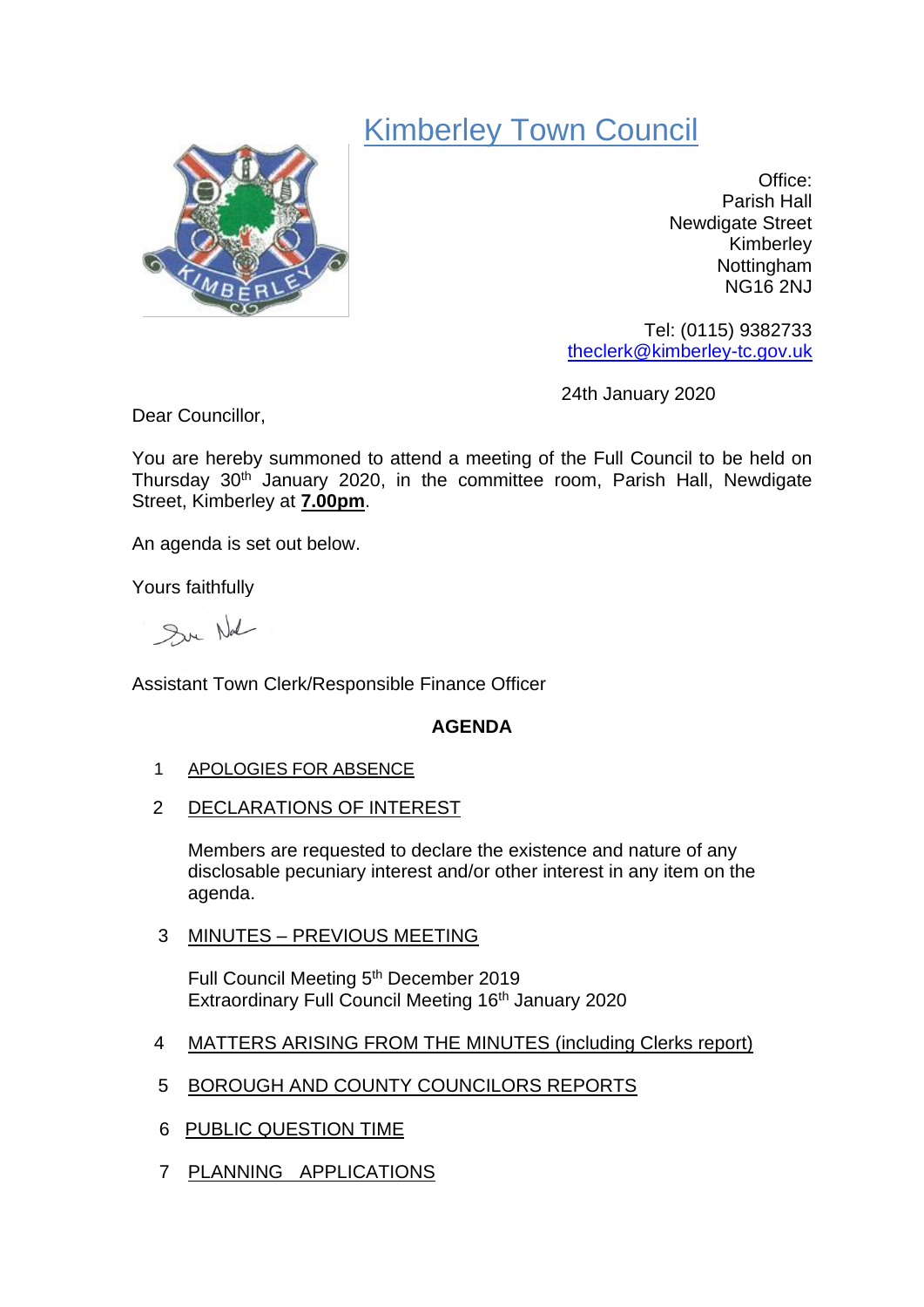### 8 PARISH HALL/STAG RECREATION PAVILLION SURVEY – REPORT

#### 9 PAYMENTS

| <b>DATE</b> | <b>NAME</b>                |                                 | AMOUNT  |
|-------------|----------------------------|---------------------------------|---------|
|             |                            |                                 | £       |
| 29.11.19    | H W MARTIN                 | CHRISTMAS LIGHT SWITCH ON       | 1050.00 |
| 16.01.20    | <b>TURBO DRAIN</b>         | SCHOOL HOUSE DRAINAGE PROBLEM   | 160.00  |
| 03.01.20    | NOTTS CC                   | PENSIONERS CHRISTMAS MEALS      | 172.80  |
| 06.01.20    | W DALEY                    | <b>LEGIONAIRE TESTING</b>       | 30.00   |
| 03.01.20    | <b>MBF ELECTRICAL</b>      | <b>CHAPEL ELECTRICS</b>         | 216.00  |
| 01.01.20    | <b>HSG</b>                 | <b>NAPPY BINS</b>               | 36.00   |
| 30.12.19    | M ROOD                     | CHAPEL VIWING/WEDDINGS DECEMBER | 50.00   |
| 24.09.19    | PKF LITTLEJOHN             | AUDIR 2018/2019                 | 720.00  |
| 21.01.20    | <b>DOLLIE DUSTERS</b>      | PH CLEANING                     | 200.00  |
| 21.01.20    | <b>CARTILIDGE PROJECTS</b> | SCHOOL HOUSE DRAINAGE PROBLEM   | 982.00  |

3616.80

- 10 CORRESPONDENCE for information
- 11 GRANT REQUESTS
- 12 BABBINGTON CONSERVATION AREA REPORT
- 13 BABBINGTON FOOTPATHS/ACCESS REPORT
- 14 MEETING SCHEDULE 2020/2021
- 15 CO-OPTION OF NEW COUNCILLORS (Report attached)
- 16 TREE PRESERVATION
- 17 REVIEW OF LEISURE CENTRE FACILITIES
- 18 DATE OF NEXT MEETINGS

Recreation & Parish Thursday 13TH February 2020 at 7pm Full Council Thursday 27<sup>th</sup> February 2019 at 7pm

#### 19 EXCLUSION OF PUBLIC & PRESS

**RESOLVED that, under Section 100A of the Local Government Act, 1972, the public and press be excluded from the meeting for the following items of business on the grounds that it involves the likely**